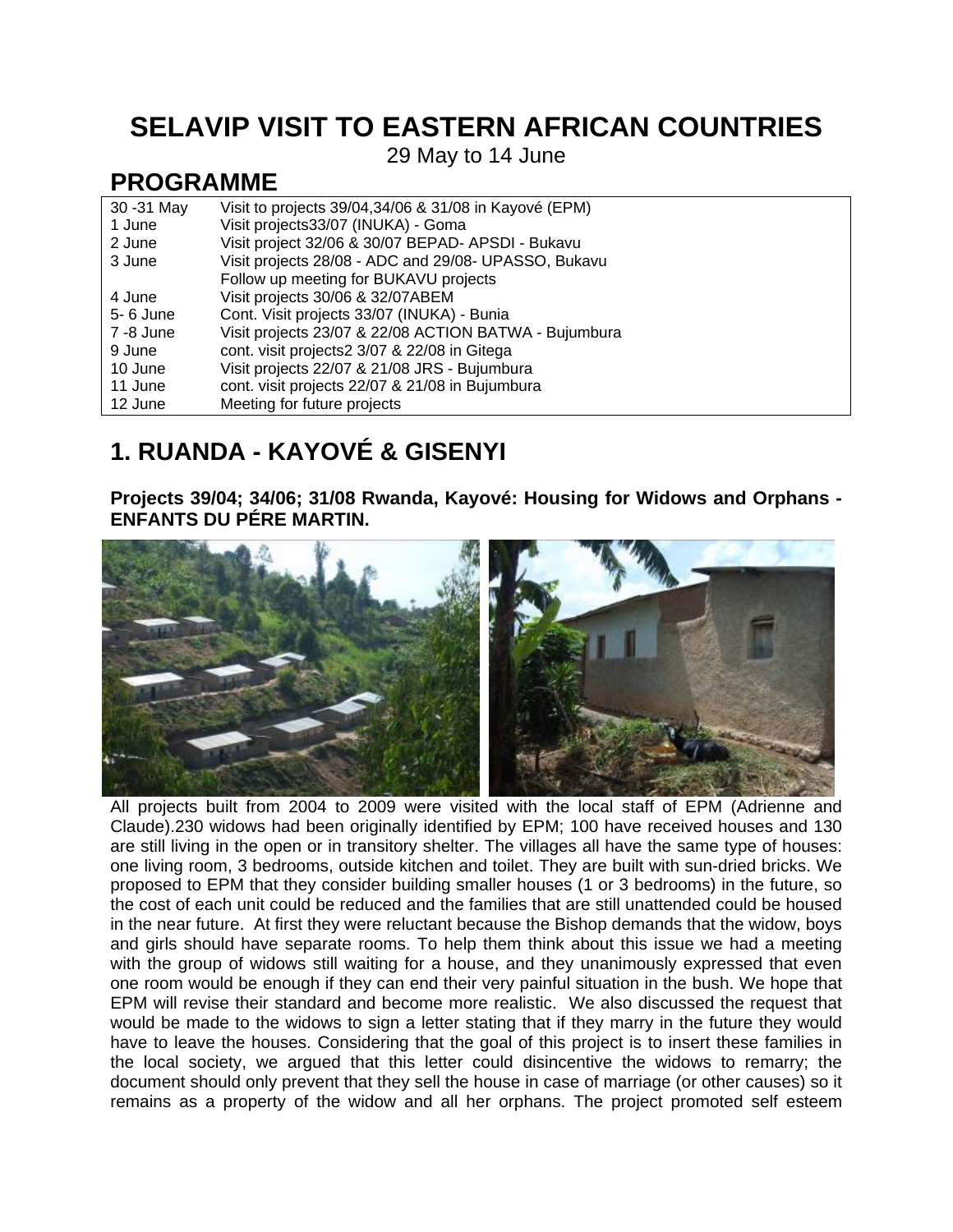among the widows. The houses are well built and no serious problems could be observed, except one house that was destroyed by an earthquake. The limitations are mainly i) weak organization of the widow that limits empowerment and further progress; ii) absence of a comprehensive strategy to make the project sustainable, as it deals with problems one by one if resources are available; iii) no explicit strategy to reach all the target group (230 widows) and iv) a view of what is a "proper house" that is not compatible with the resources and the houses that need to be built (230). We suggested to: i) lower standards so all 130 remaining widows can be housed with small incremental units; ii) recognize and enforce local organization of widows(the group that received houses and the still homeless families) providing space for them to take over

the project; iii) organize activities such as a seminar or workshop at a local or national level to show the project to authorities, professionals and University (for this the political and academic context of Rwanda should be explored); iv) link the project to other activities of the Diocese so it becomes more autonomous. SELAVIP should condition future funding to the inclusion of these suggestions in new projects. Another limitation that needs to be overcome is the lack of operational facilities. Even if the local team is very motivated they lack basic infrastructure, computer, internet, funds to operate, fuel to visit projects, etc.



### **2. DEMOCRATIC REP. OF CONGO: BUKAVU, GOMA, BUNIA**



**32/06 & 30/07 DRC-Bukavu Housing improvement in Kadutu & Ibanda-BEPAD-APSDI.** Action pour la Paix Sociale et le Developpement Integré-APSDI – implemented 2 projects with SELAVIP funds (32/06 and 30/07) in the area of Bukavu. For both projects families were selected and involved in the process. BEPAD/APSDI bought the building materials and the beneficiaries leveled the sites, transported the materials and components and stored them in a safe place. Their sites were inspected by BEPAD to check if building was possible. Both projects are built on steep slopes, one on the riverside and the other one on

a hill. The cost of the projects is relatively high for the quality we observed. The houses follow the same design and are built by an external staff, with no participation of the families except in preliminary tasks described above.

We could not assess if beneficiaries were organized and if they were now advancing towards new challenges. Our comments to APSDI are i) costs of housing units should be lowered; ii) families need to be empowered to address other issues once they have built their houses; iii) external impact of the project on the local environment should be clarified; iv) a saving strategy should be implemented.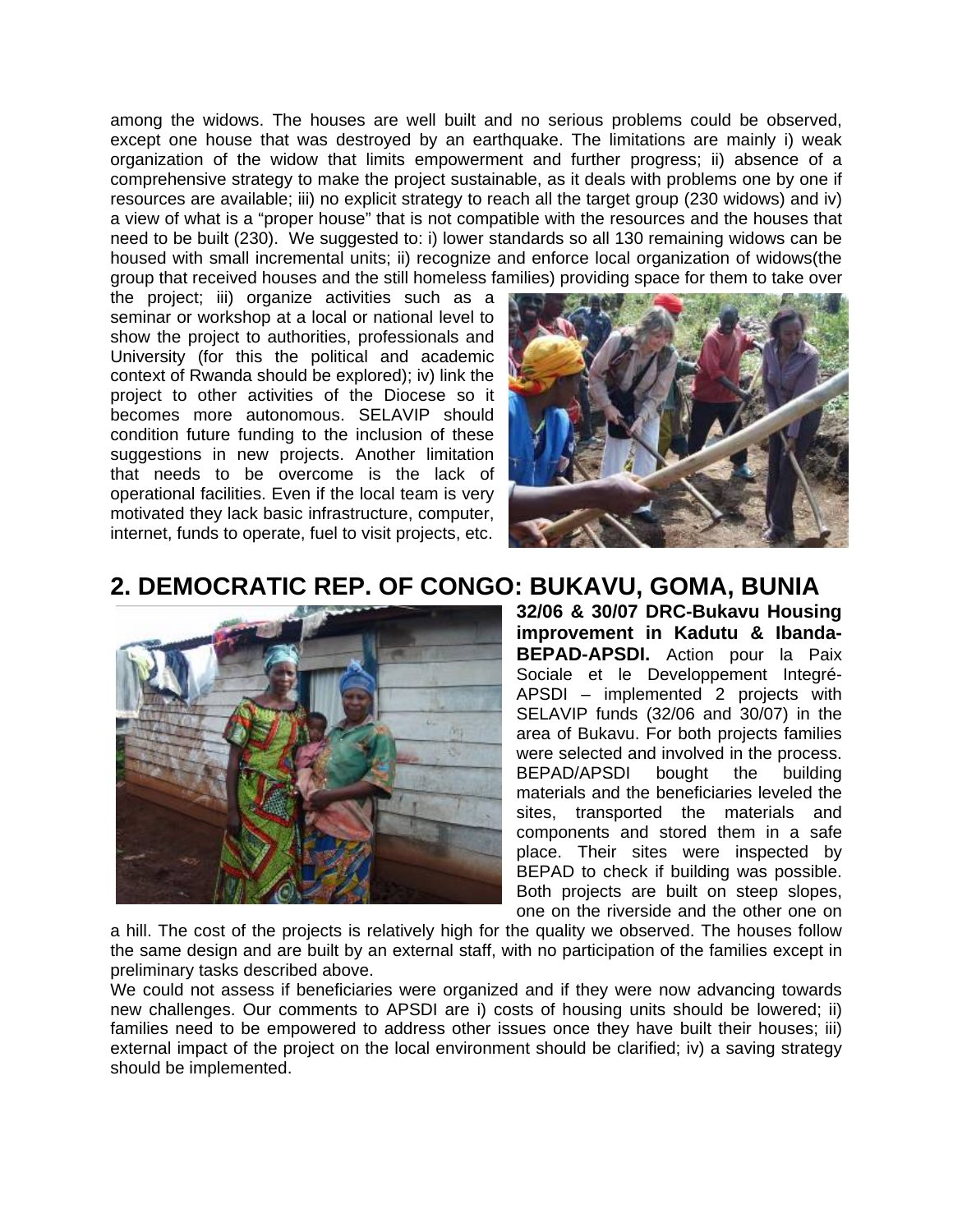#### **28/08 D.R.C- Bukavu Houses for victims of 2008 earthquake- Action pour le Développement du Citoyen**

A meeting was first held in ADC headquarters with the Coordinator of ADC and technical staff such as the person in charge of the SELAVIP project, coordinator for women and children initiatives and legal advisor to obtain an overall view of the work developed by ADC. The project considers building small but safe houses for numerous families in Kavumu - about 40 km. from Bukavu. We visited the houses with the ADC team, 5 field facilitators, a delegation of local authorities and the beneficiaries. The families who received houses were very



poor but we could not assess if all had been affected by the earthquake as stated in the project presentation. A warm welcome followed by a lively exchange of ideas and presentations provided a good insight of the project both physically and socially, as we could recognize the vulnerability of the families, caused by illness and physical/ sexual violence. While visiting houses under construction we could evaluate the work of ADC in a positive way, even if the quality and cost of each unit should be adjusted.



**29/08 D.R.C- Bukavu Housing for families stigmatized by HIV/AIDS. UPASSO** 

The follow up continued in KABAMBA, where the project from UPASSO is implemented. This is an NGO directed by motivated and strong women. As informed before, families stigmatized by HIV/SIDA had been selected and informed about the project. Besides negotiating land, UPASSSO bought iron sheets, wood, nails and other basic materials. Boards were produced with help of families. The houses are similar to the ADC project. Again, the extreme poverty and vulnerability of the beneficiaries could be assessed, and in this context housing might be a good starts but not enough. The housing programme needs to be complemented with other initiatives to alleviate poverty. Besides, families with HIV are not the only or most affected by homelessness. We could see many other situations which require attention (raped women, disabled, etc.) in this very poor community. UPASSO wanted this project to be an opportunity to reflect upon ways of overcoming discrimination but we could not assess if there is a follow up to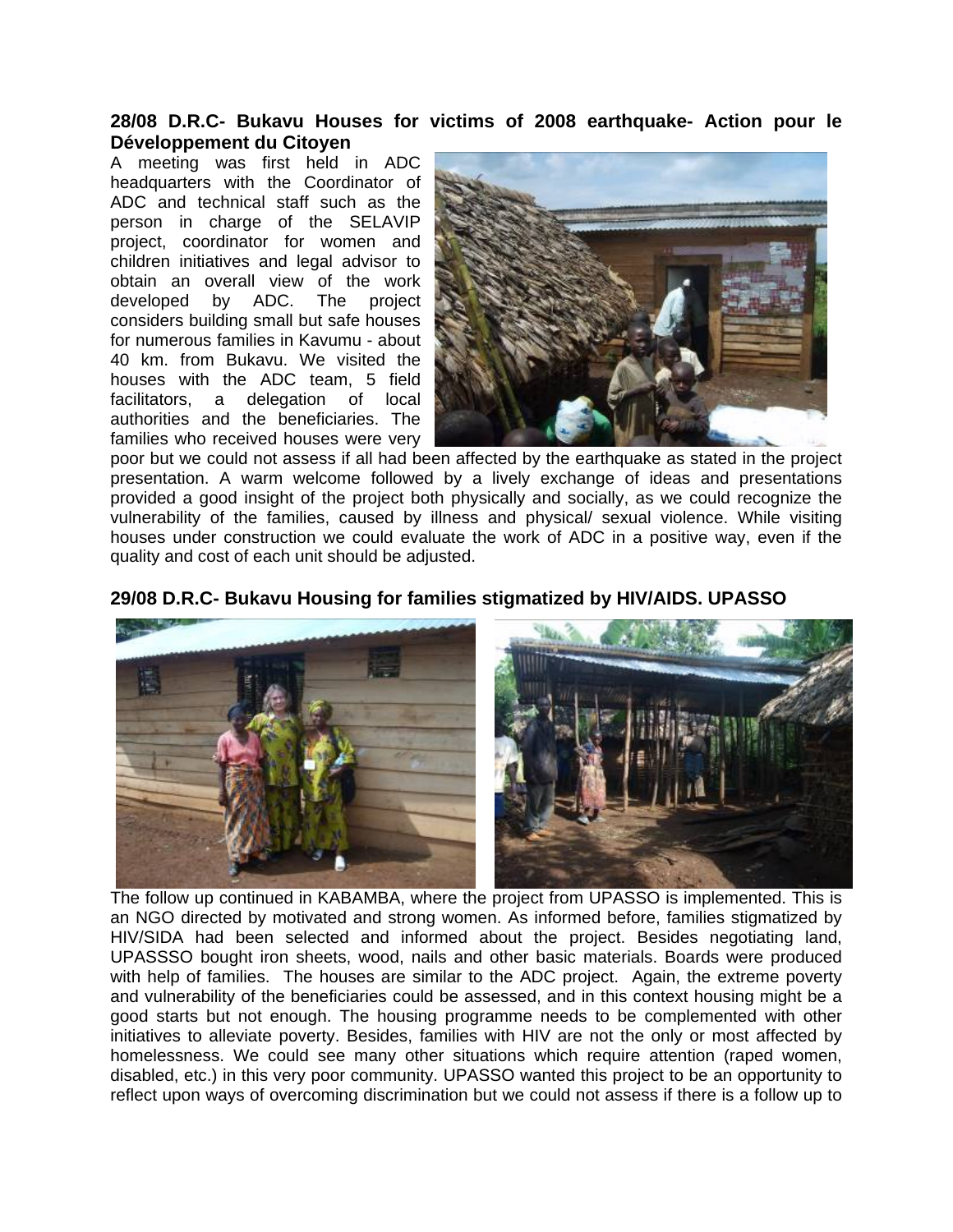build an approach to be applied to other situations. UPASSO was encouraged to find other funds to extend their work and implement complementary projects.

#### **Meetings in Bukavu, with ADC, UPASSO and Fr. Didier de Failly**

Main results of the visit were analyzed with 2 local partners (ADC and UPASSO). APSDI did attend the meeting. SELAVIP comments were: i) both NGOs are doing a good work in a very difficult context so they should persevere to address the problems of the poor; ii) houses should be smaller and costs revised in order to have realistic solutions to the massive housing need that prevails in DRC; iii) quality could also be improved without rising costs; iv) to meet many other needs of these families the local teams should look for other funds (international and local); v) we would try to find a SELAVIP "resource person" in Bukavu to provide a closer follow up. This person could be Fr. De Failly, who also joined the meeting and offered to collaborate with SELAVIP. We think he can play an important role to extend our work in South Kivu.

**30/06 & 32/07 DRC-Goma Housing improvements by Association pour le Bien-Etre des Menages ABEM.** ABEM is also a small NGO formed by 7 permanent workers and occasional field facilitators, all directed by Mr. Honoré Ciraba. We did not visit ABEM



max 10 to promote collaboration and social control.

headquarters. The project started with a survey and seminars with potential beneficiaries. Finally 60 families were selected in Virunga, Mabamba and Majengo - Goma; in the area of volcano eruptions. 38 sq m houses are built with wooden structure and walls, and tin roof. The sites were donated by the government on areas that could be in risk if a new volcano eruption occurs. Building materials were provided by the project to the families for US\$ 1.200. Observing that some families started houses that were too big and could not finish them, we suggested that ABEM provides a standard design. Technical assistance could be improved and community organization encouraged in future projects. We could not evaluate if the project had an impact at regional level as stated in the project proposal but it would be better to achieve that if houses not scattered all over extensive areas. For now the potential to trigger new initiatives is uncertain. We suggested to lower the cost of materials to US\$ 800, provide them in sequential phases to prevent that they are sold by families, increase technical assistance, focus on some areas where ABEM can help organize beneficiaries in groups of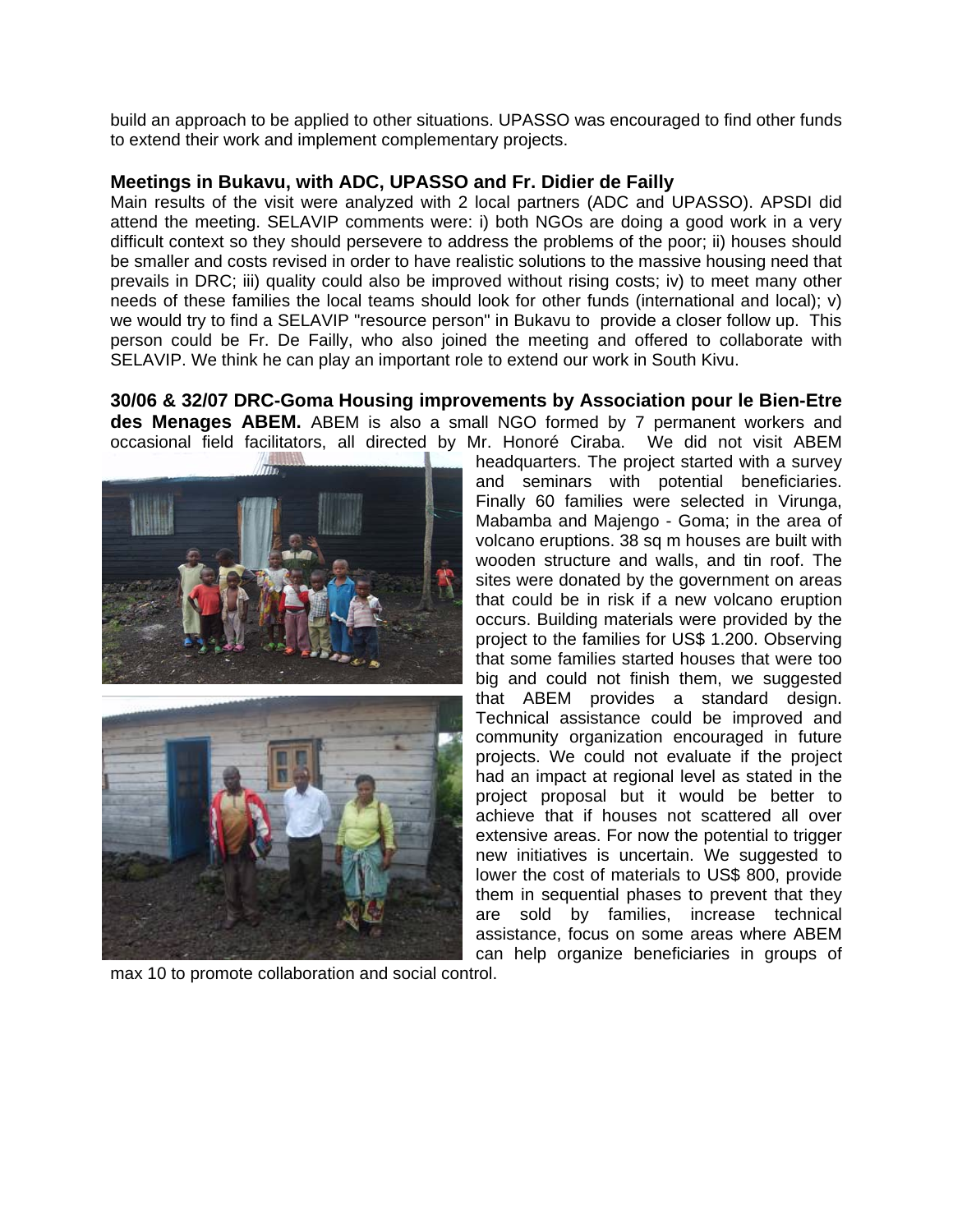

**33/07 Goma INUKA: Building and rehabilitation of houses in Goma & Bunia.** INUKA-ALE is a relatively big, well organized NGO with good infrastructure and technical level, devoted to assist childrenmostly orphans. For this project they selected homeless families with many children in a very poor neighborhood in the periphery of Goma and built /repaired their houses. Again, we suggested that the cost of each house can be reduced in order to benefit more households. In Bunia 5 houses were built with sun dried bricks, with costs that ranked from US\$ 1.000 to nearly US\$ 2.000. INUKA can become a

good partner to inform/ supervise our work in North Kivu, if they agree to reinforce the technical team that would build houses, help them to set up a standard design at affordable costs and "institutionalize" this activity within the Foundation.

## **BURUNDI**

**23/07 and 22/08 BUJUMBURA & GITEGA Construction of houses for the Batwa. Missionnaires d'Afrique Burundi** 



MAB promotes- through their program ACTION BATWA - processes to build villages and homes for poor Batwa families who live in precarious and unhealthy conditions, and suffer from hunger ands social exclusion. We could assess the advantages of creating within Missionaires d´Afrique a "project" or institutional arrangement (Action Batwa) which provides a good environment to manage this kind of initiatives within a larger organization. With Fr. Elias and his assistants we could visit several villages near both cities. Some were built some years ago, others recently and a few are in the process of construction. Each initiative implies a 2 years preliminary period to motivate the communities and prepare them to start building. After negotiating land the families level the ground and produce sun-dried bricks. Action Batwa contributes with a team of builders and additional materials (doors, windows, tin or tile roof). After the houses are completed AB continues in touch with the families, promotes plantations for subsistence, helps with schooling and tries to favor integration into local society. Villages range from 150 to 30 houses, depending on the size of each batwa group. In Gitega we could also visit other facilities such as a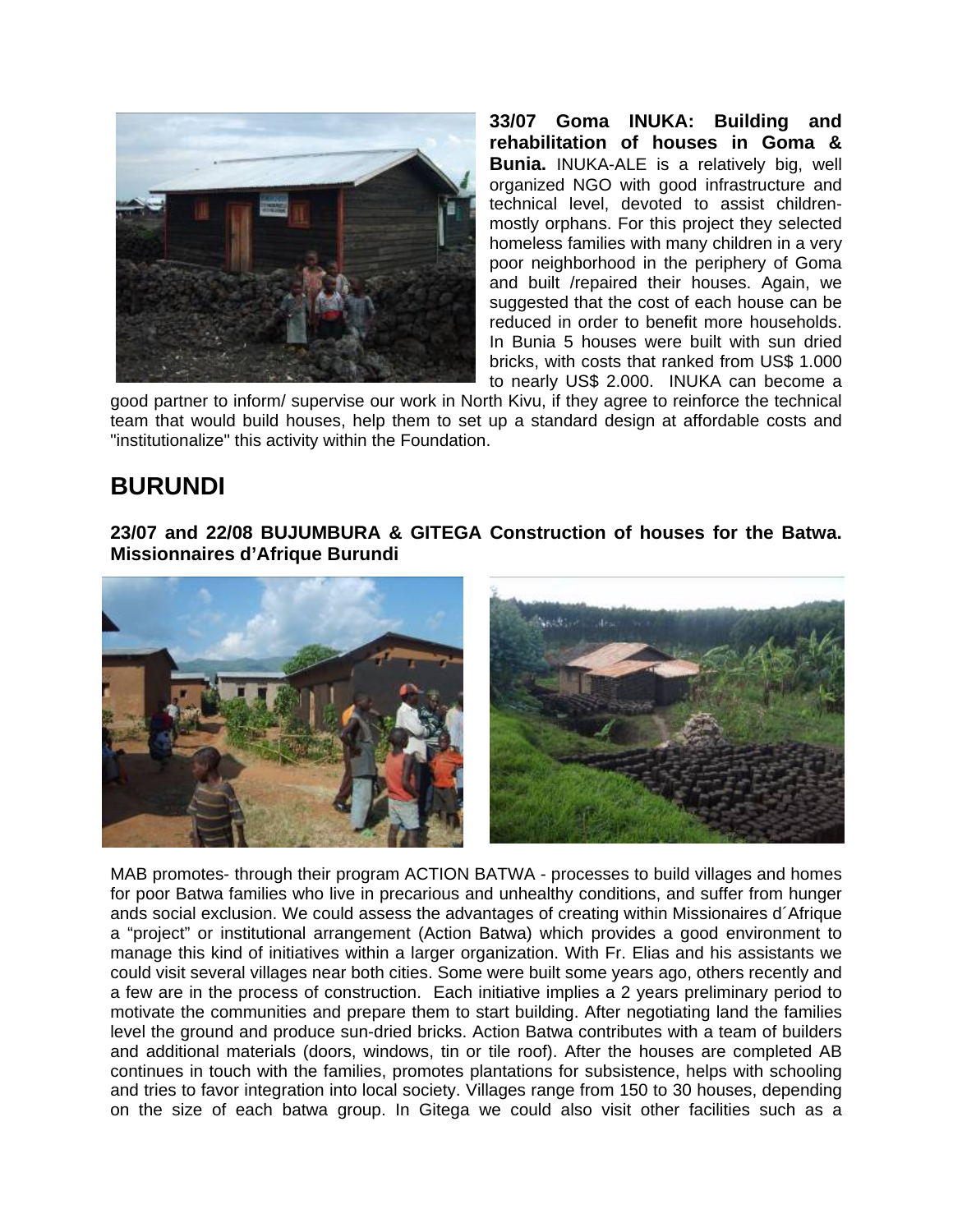dispensary, a "centre d´accueil" and a boarding school that makes possible for some batwa children to go to secondary school. Our suggestions to Fr. Elias were to: i) present a new project that would innovate on strategies to overcome exclusion of batwa, based on lessons learned in former projects; ii) it should be as urban as possible, considering the Burundian context; iii) it could include a small amount of funds for community services and advocacy; iv) houses could be incremental, start with max. 2 bedrooms; v) the size of plots should be revised in order to reach higher density in the city; vi) also, the possibility to include toilets should be analyzed.

#### **Projects 22/07 & 21/08- Bujumbura: Social and economic integration of Batwa by Jesuit Refugee Service.**



JRS Burundi built 47 houses and 30 toilets for the Batwa community of Gasure (Murehe), District of Mbuye, Muramvya. We visited the construction of adobe houses and latrines. Families were extremely poor and still motivated to progress. Our comment for future projects were i) to eliminate unnecessary items such as 5 doors for a small house; ii) incentive plastering by people to protect the adobe from deterioration; iii) the project deals exclusively with housing, it does not include a preliminary process and does not follow up after finishing the houses. On the other hand, the addition of toilets is an important improvement that the other batwa project does not include, but it should not increase the cost. Funds for this item could be minimized if families participate by digging the pit and building the latrine walls and roof.

## **CONCLUSIONS**

### **A. Should we continue working in Eastern Africa?**

The extreme poverty we could see in the 3 countries justifies that we continue financing projects there if we want to help the poorest of poor. But there are serious problems because of operational weakness to implement effective projects. Technical resources are scarce and most organizations have no reliable or transparent procedures than can ensure an effective use of funds.

#### **B. Our local counterparts**

We have 2 types of local partners in this area:

i) "Bigger" foundations based on external (European) help with a "charity" approach expressed by direct help to individuals- children, women, etc.- to cover many important needs such as food, schools, health, etc. Here housing is part of their general charity program and probably will be included only if total or partial funding from SELAVIP or others is provided. This is the case of "En Avant les Enfants" linked to the Diocese of Gisenyi (Rwanda); INUKA in Goma (DRC); Misson Batwa (Burundi)- here housing is a more important component- and JRS